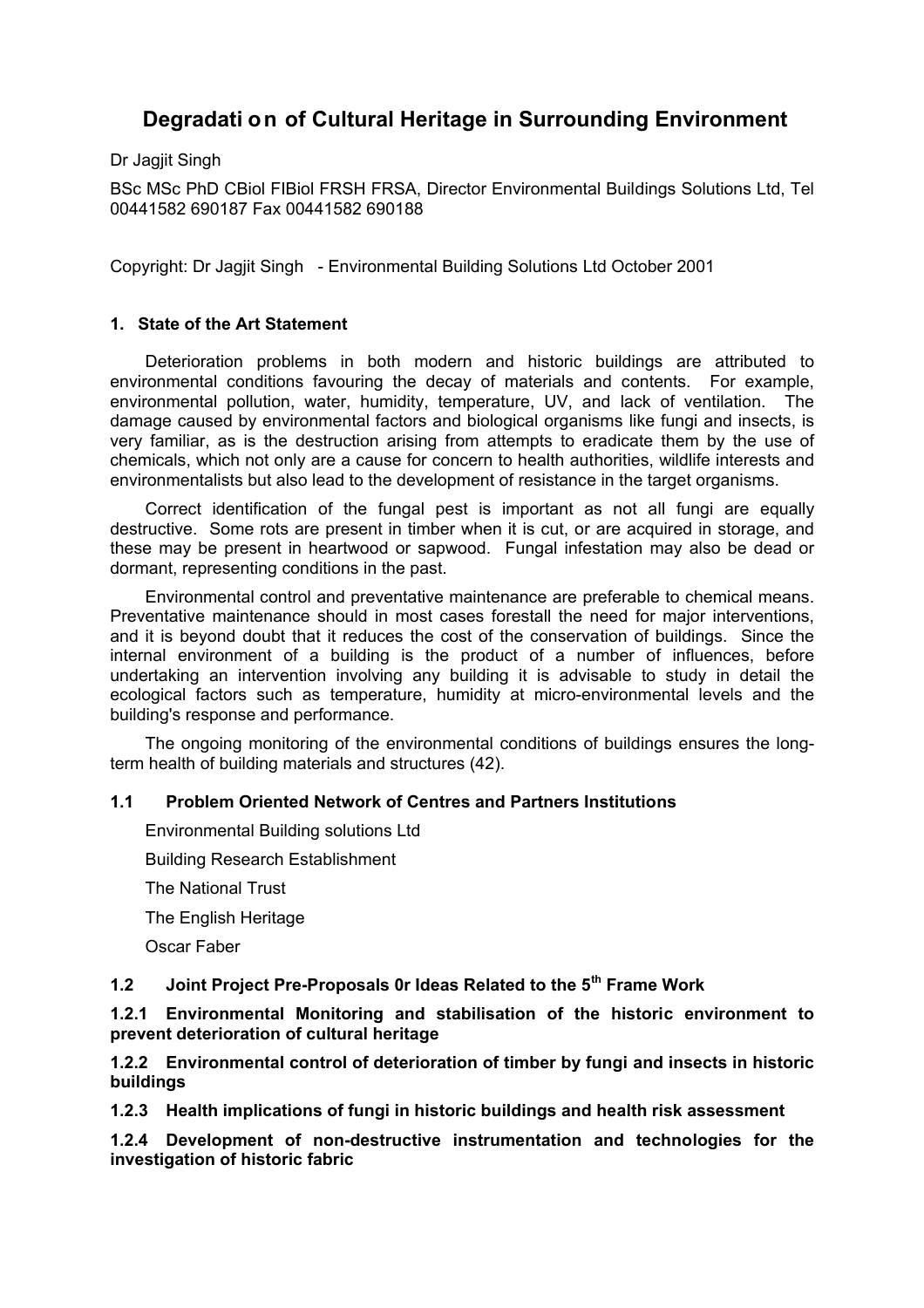### **2. INTRODUCTION**

The study of fungi is known as mycology (Gr. mykes, mushroom or fungus; lugos, discourse). The world's ecosystems are sustained and kept in balance by a rich variety of fungi. It is estimated that there are about 1.5 million species of fungi in total, of which around 70,000 (5%) have been scientifically described.

'Building mycology' is defined as that branch of mycology dealing with the study of fungi in and around the building environment [1, 2]. This has both direct and indirect effects on the health of building materials, structures and occupants. The commonest fungi which cause damage to building structures are the dry rot fungus (*Serpula lacrymans*), cellar rot fungus (*Coniphora puteana*) and wet rot fungi (*Antrodia vaillantii, A. xantha, Asterostroma* spp, *Donkioporia expansa, Paxillus panuoides, Phellinus contignuus, Tyromyces placentus*).

The dry rot fungus *Serpula lacrymans, (Schumach. ex Fr.) Gray* previously known as *Merulius lacrymans*, is the most important timber decay fungus in buildings in Northern and Central Europe and is also of serious concern in Japan and Australia [4]. Not only does the fungus bring about the dramatic decay of timber, but it is also able to spread through a building from one timber location to another across non-nutritional surfaces. The fungus has a serious impact on the UK housing stock and also causes concern in the conservation and preservation of buildings of historic and architectural merit [5]. Timber decay investigation and eradication is therefore big business in Britain. *Serpula lacrymans* is the most deadly form of fungal attack in building timbers, and buildings of traditional construction in this country are particularly vulnerable to this form of decay [6].

The vast majority of properties in the UK contain a significant amount of wood, ranging from structural timbers such as joists and finishings such as skirtings. In order to detect the type and extent of fungal decay, remedial measures could entail the loss of decorative finishes, extensive exposures and damage to the fabric of the building and are very expensive. It is not surprising therefore that the estimated annual expenditure on timber preservation works in Britain is over 400m [4].

Building surveyors in particular have to look out for this destructive fungus when they are appraising properties. They have to consider the factors that may indicate the likely cause of internal decay whether past, present or future [4]. The technical and legal implications associated with *S. lacrymans* should not be underestimated. Building surveyors must alert their clients to the risk of timber decay when carrying out either a Structural/Building Survey or a House Buyer's Report and Valuation. Correct and early diagnosis of this form of infection in a building is essential if a later widespread outbreak is to be avoided and proper repair is to be achieved. It also minimises the chance of carrying out inadequate or excessive treatment where *S. lacrymans* is mistaken for wet rot or vice versa [4]. In addition, early correct diagnosis will help the surveyor avoid a negligence claim in the event of a future outbreak of the rot.

The fungus has occupied a specialised ecological niche in buildings in Europe with its unique biology, and is only known to occur in the wild in the Himalayas [7, 8, 9, 10, 11, 12]. The ravages of the dry rot fungus are familiar, as is the destruction caused by attempts to eradicate it, particularly involving the use of chemicals. Remedial chemical timber treatment can cause damage to the health of building occupants and is a cause for concern to environmental health authorities.

It is the lack of understanding of the biology and ecology of the dry rot fungus that has led to this radical treatment and hence considerable damage to building fabric. The Author has led several Himalayan expeditions for the search for wild dry rot in the Himalayas with a view to gathering information on its biology, ecology and genetics in the wild. It is hoped that the fundamental scientific knowledge gained through multidisciplinary research should enable us to reach a better understanding of the fungus and to develop safer, more effective and ecological control techniques and strategies [8, 9, 10, 11, 12, 13, 14, 15, 16, 17]. Not only is fungal infection of timber unsightly and potentially hazardous to human health, it can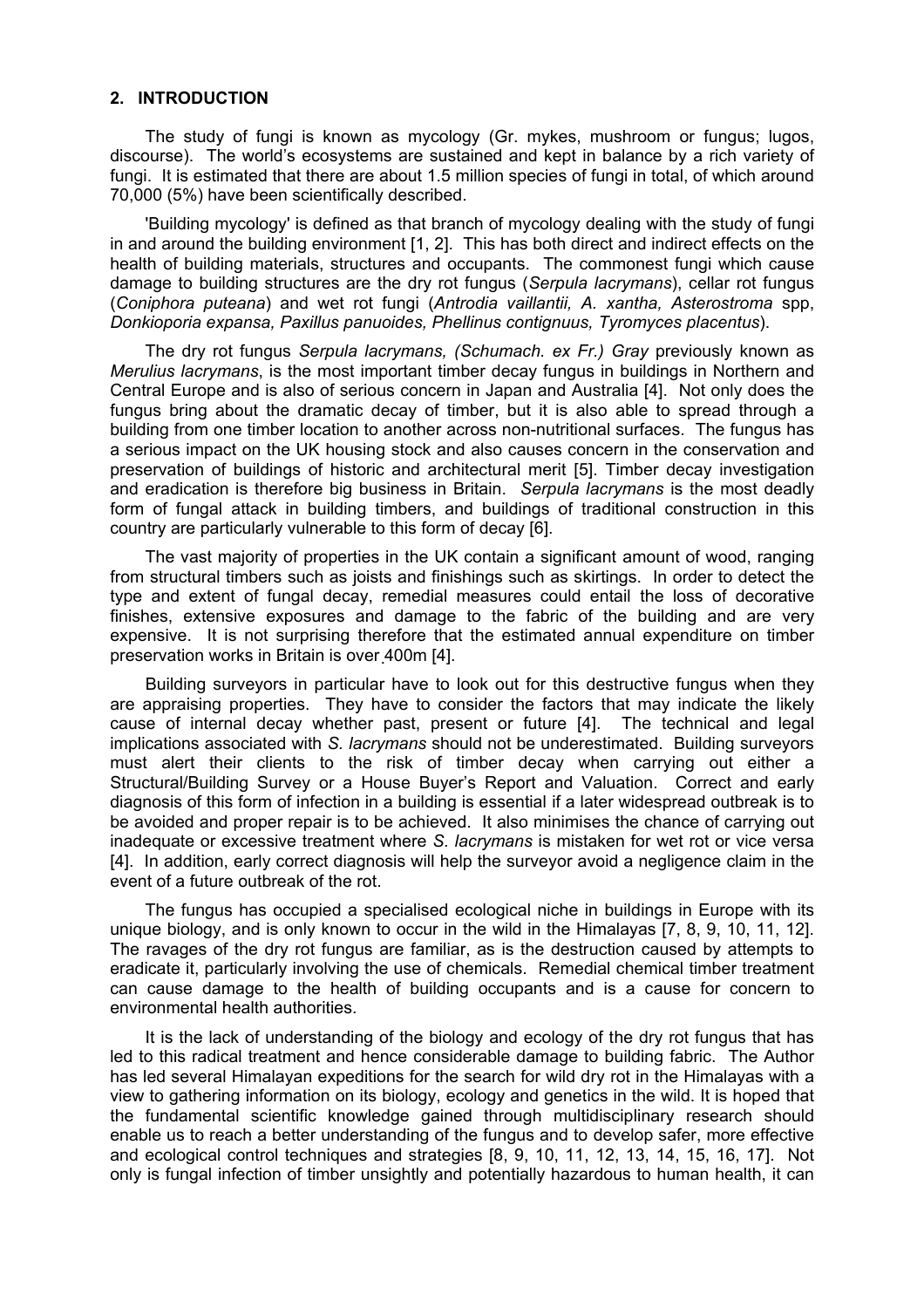also adversely affect the structural integrity of the timbers as well as disrupt the use of the building.

# **2.1 Main Characteristics of Decay of Timber**

There are four key characteristics that can be used in the identification of fungal growths: (i) mycelium; (ii) appearance of decaying wood; (iii) strands; and (iv) sporophores. The table below compares these characteristics for dry rot with those of wet rot.

| <b>Main Characteristics of Fungal Decay of Timber</b> |                                                                                                                                                                                                                              |                                                                                                                          |  |  |
|-------------------------------------------------------|------------------------------------------------------------------------------------------------------------------------------------------------------------------------------------------------------------------------------|--------------------------------------------------------------------------------------------------------------------------|--|--|
| <b>Characteristic</b>                                 | Dry Rot                                                                                                                                                                                                                      | <b>Wet Rot</b>                                                                                                           |  |  |
| Mycelium                                              | Damp conditions: Masses of tears<br>on silky white surface, with bright<br>lemon patches.<br>Drier conditions: Thin skin of silver<br>grey in colour, with deep lilac<br>tinges.                                             | High humidity: Yellow to<br>brownish in colour                                                                           |  |  |
| Decaying Wood                                         | Deep cuboidal cracking associated<br>with differential drying shrinkage<br>Reduction in weight<br>Dull brown in colour<br>Resinous smell gone                                                                                | Cuboidal cracking on smaller<br>scale<br>Thin skin of sound wood<br>Weight loss<br>Localised infection                   |  |  |
| Strands (Rhizomorphs)                                 | 3-6mm in diameter<br>Brittle when dry<br>Off-white/dark grey in colour                                                                                                                                                       | Thinner than dry rot<br>Flexible when dry<br>Creamy white in colour                                                      |  |  |
| Sporophores<br>(Fruiting bodies)                      | Tough, fleshy pancake or bracket-<br>shaped, varying from a few cms to<br>a metre across<br>Ridged centre: Yellow-ochre when<br>young, darkening to rusty red when<br>mature<br>Lilac/white edged<br>Distinct mushroom smell | Not very common in buildings<br>Must smell, rather than<br>mushroom smell associated with<br>an active growth of dry rot |  |  |

# **2.2 ASSOCIATED ROTS AND MOULDS**

**Wet Rot** This type of decay is caused by a number of Basidiomycetous fungi of which the most important are *Coniophora puteana* (cerebella), 'Poria' fungi, *Phellinus contiguus, Donkiporia expansa, Pleurotus ostreatus, Asterostroma* spp and *Paxillus panuoides*. Wet rot is also called white rot as it destroys both cellulose and lignin, leaving the colour of the wood largely unaltered but producing a soft felty or spongy texture without cross cracks. Common white rots are *Donkiporia expansa, Asterostroma* spp, *Pleurotus ostreatus* and *Phellinus contiguus* [20]. Brown rots cause the wood to become darker in colour and to crack along and across the grain; when dry, very decayed wood will crumble to dust. Many common wet rots are brown rots, for example *Coniophora puteana, C. marmorata, Paxillus panuoides* and *Dacrymyces stillatus*.

# **2.3 ECOLOGICAL AND ENVIRONMENTAL FACTORS**

# **2.3.1 Ecological Factors Affecting Timber Decay**

The environmental factors affecting the decay of timber are temperature, water, humidity and ventilation [21] (see Figure 1).

# **Figure 1**. Fungal growth in buildings

# **Moisture in Buildings**

The following factors contribute moisture in buildings:

- Penetrating damp/rising damp.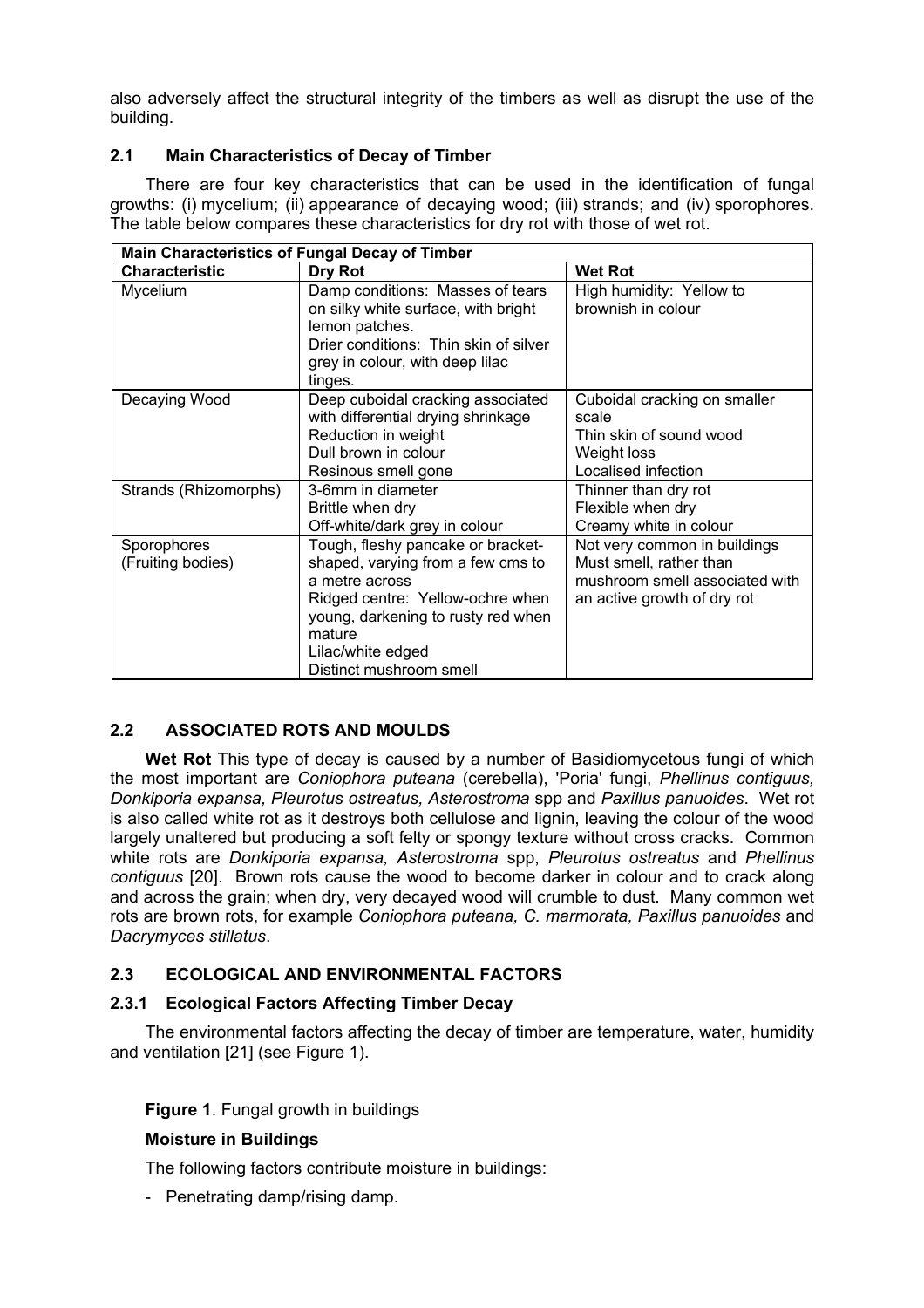- Condensation.
- Building disaster.
- Construction moisture.
- Building defects.

Fungi differ in their optimum temperature requirements but for most the range is from about 20 to 30 $\Box$ C. The optimum temperature for dry rot growth in buildings is about 23 $\Box$ C. maximum temperatures are about  $25\degree$ C and the fungus is rapidly killed above 40 $\degree$ C. Timber moisture contents in buildings in the 20 to 30% range are ideal for dry rot attack and other infestations.

#### **2.3.2 Environmental and Non-environmental Factors**

The following environmental parameters are considered most hazardous:

Relative humidity; UV light; air temperature; dust; pollution; pests; handling; visitors; fire and water; air movement; cultural/organisational/management factors.

#### **Inspection Methodology**

A careful, systematic methodology is required when carrying out a building survey. One of the objectives is to assess the likely location or danger of dry rot. Unless the property is new or relatively modern, it may be safe to start with the assumption that dry rot is probably present until proven otherwise. The aim in any inspection of a building for dry rot is to identify infected or vulnerable areas and to provide a logical assessment of the risks. This is usually best achieved if the same methodical approach used for a typical building survey is adopted, as summarised:

**Stage 1 - Desk Top Study:** Inspect records, drawings, relevant correspondence, previous treatment contract documents relating to the property; consult owners/previous occupiers about problems with and alterations to the building; all of these sources may reveal valuable information about the building and may confirm or suggest previous outbreaks.

**Stage 2 - Primary Inspection:** Externally: Top down - look for typical indicators of rot; algae growth on walls, damp stains on walls, choked/overflowing gutters, defective roof coverings, leaking/faulty rainwater downpipes, defective pointing/rendering.

Internally: Top down - all visible timbers should be inspected; note symptoms such as warped or curled wall panelling boards, splitting and cracking of painted woodwork, strong mushroom smell in the vicinity of an outbreak, springing lintels or floors and, of course, fruiting bodies with a layer of red dust-like spores.

**Stage 3 - Secondary Inspection:** Once the 'at risk' areas have been identified, it is advisable for the surveyor to recommend further investigations which may involve an element of 'opening-up', uplifting floorboards, removing sections of timber panelling etc. The use of a fibre-optic endoscope will help to minimise such work (see below). Solum levels of sub-floor voids that are below the outside ground level are potentially troublesome areas because they are prone to flooding and are difficult to ventilate adequately. If the finish of a suspended timber floor is at or near the outside ground level, then the latter will be above the solum level, and this should be checked.

There are six main objectives in carrying out the above three-stage investigation:

- 1. Building Context: Establish the client's instructions and the purpose of the investigation. Ascertain the property's age, form of construction and orientation. A knowledge of its location and recent history, especially as regards the level of maintenance and occurrence of adaptations (if any), may also be revealing.
- 2. Moisture Zones: Identify actual or potential sources of dampness [22].
- 3. Timbers Affected: Forecast the probable presence of hidden timbers within the building.
- 4. Dampness Defects: Identify and diagnose defects that can cause dampness.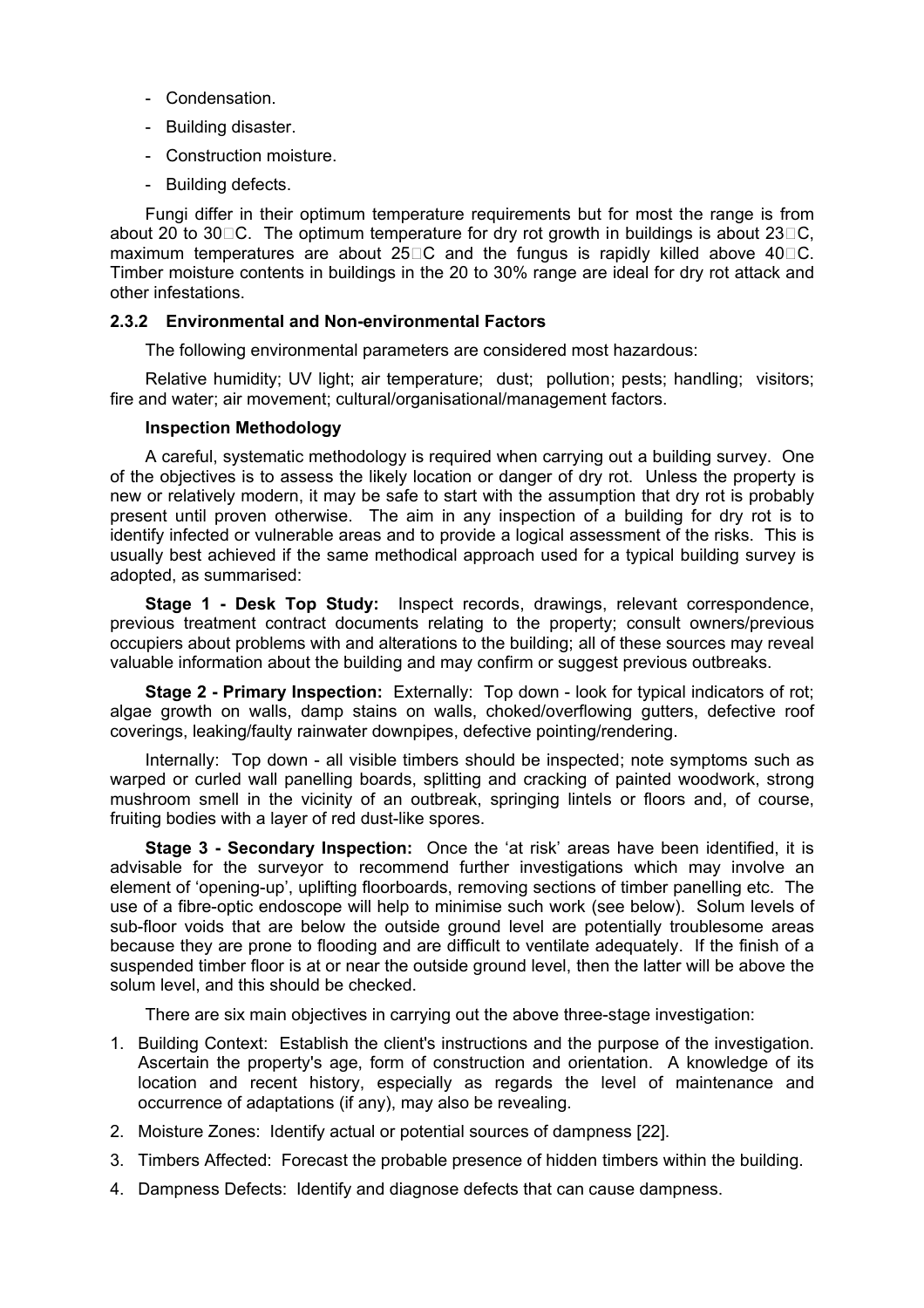- 5. Risk Factors: Pin-point vulnerable areas such as floor/roof/wall voids, look for external and internal indicators such as dampness, if there has been a previous infection there is a higher risk of a further outbreak.
- 6. Reporting: Accurate and impartial reporting of the nature and extent of decay.

**Diagnosis of Decay:** The following techniques are used to diagnose the decay:

- Physiochemical and morphological characteristics of decay.
- Cultural characteristics of decay.
- Genetic fingerprinting.
- Trained animals.

**Special Search Techniques:** The condition of concealed timbers and cavities may be deduced from the general condition and moisture content of the adjacent structure. Only demolition or exposure work can enable the condition of timber to be determined with certainty and this destroys what it is intended to preserve. A non-destructive approach is therefore required and, to help reduce uncertainty, instrumentation and test equipment can be useful at this stage. However, it is important to remember that all tests and instruments are only aids to the surveyor, and must be interpreted with experience and care. A slavish reliance on any techniques, and failure to take into account its limitations, is a recipe for disaster. The non-destructive inspection includes the use of trained animals, fibre optic inspection, ultrasonics and infra-red techniques.

#### **Moisture Contents**

**Timber Moisture Contents:** Timber moisture content at the surface may be estimated by the use of a resistance-type moisture meter, fitted with insulated needle probes. This will fluctuate depending on relative humidity and temperature. A rafter may have a surface moisture content of 16% in the summer which might rise to over 20% in winter. This would not necessarily indicate increased water content from a fault in the roof, but might be water absorbed through a drop in temperature. The core of the timber will remain relatively dry and a hammer probe with insulated electrodes is recommended for measuring the subsurface moisture content.

**Masonry Moisture Contents:** The estimation of surface moisture content in plaster and mortar is of limited value except for comparison. A surface capacitance meter may be used on plastered walls and panelling to detect areas requiring further investigation. Absolute readings should be made by means of a carbide-type pressure meter or by the oven drying method. Moisture reading contours on the surface and in the thickness of the wall help to define the source and type of moisture giving rise to decay.

**Detailed Investigation:** The findings from the initial investigations are followed up by more detailed study. The aim is to determine the distribution and extent of all significant decay organisms in the building, the distribution of all micro environments pre-disposing to timber decay and the building defects that cause them. The distribution of moisture and its movement through the structure is particularly important. The extent of significant timber decay should also be determined. Active decay organisms may not yet have caused significant timber decay. Conversely, there may be significant decay even when the decay organisms that caused it have been dead for many years. Key factors to be noted are species and viability of decay organisms, moisture content of materials, ambient relative humidity and ventilation. Timber species and previous chemical treatments may also be significant.

It is important that the results of the investigation are coordinated with the building structure bearing in mind the characteristics of particular periods and methods of building. They should also be carefully recorded and quantified where possible. This allows analysis of the results by other experts, reduces the 'grey' area in which differences of opinion can arise and forms a basis on which future investigations can build. This recording of data is especially important in the current legal climate and photography can be especially valuable.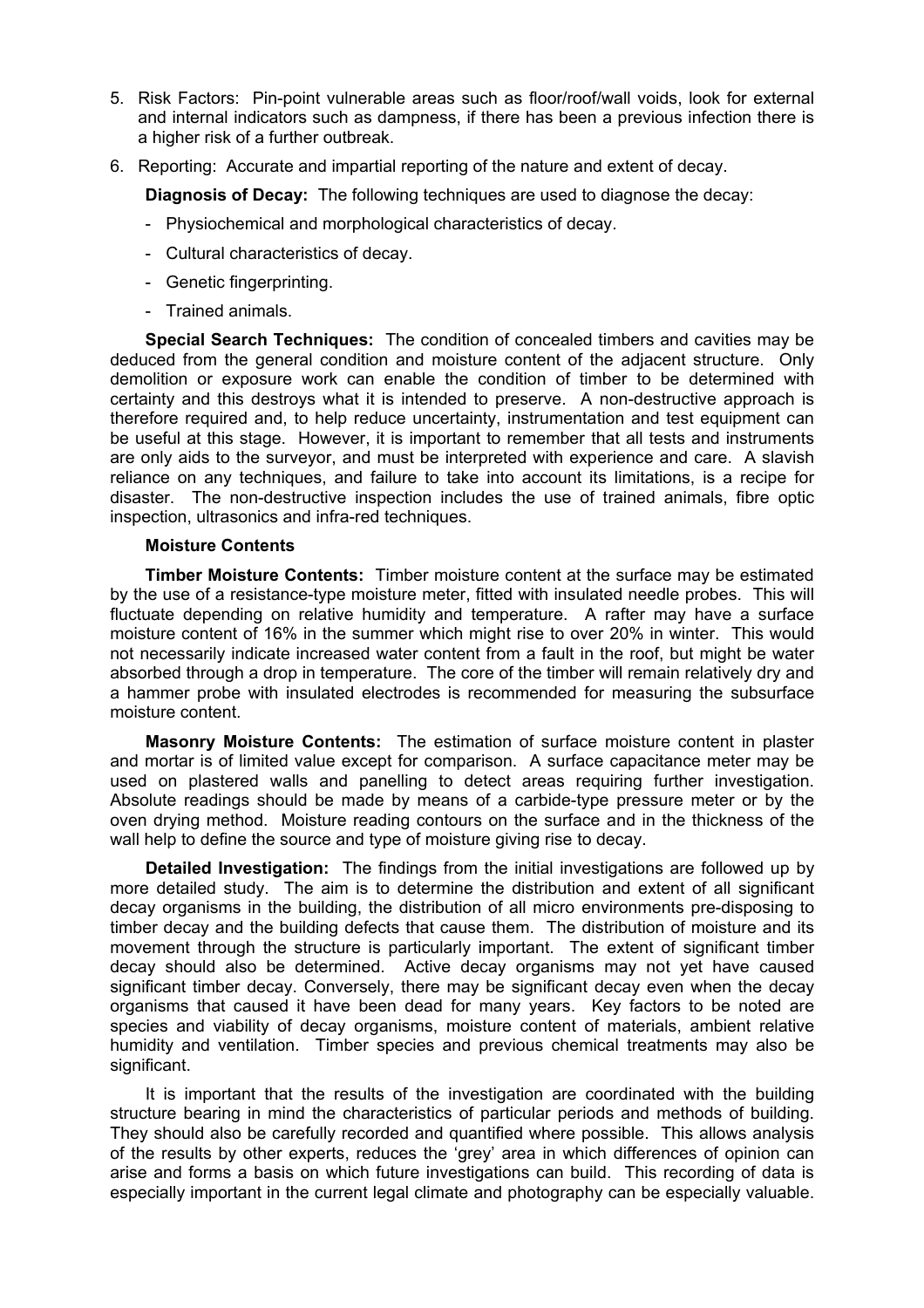A detailed investigation of this sort might take about 5 man hours for a typical 3 bedroomed house.

# **DETECTION OF DRY ROT**

The correct and early diagnosis of dry rot requires an understanding of the pathology of the fungus as well as a sound knowledge of building construction. Determining the presence of hidden or built-in timbers is crucial to a full and accurate detection of the fungus. There are a number of techniques that the surveyor can use to help in arriving at a correct diagnosis and these are listed in the table below.

| <b>Primary Detection Methods</b> |                       |                                                         |  |
|----------------------------------|-----------------------|---------------------------------------------------------|--|
| <b>Detection Methods</b>         | <b>Types</b>          | <b>Examples</b>                                         |  |
| Human senses                     | Visual                | Warping or cuboidal cracking in wood,<br>sporophores    |  |
|                                  | Aural                 | Hollow sound when tapped                                |  |
|                                  | Olfactory             | Musty/mushroom smell                                    |  |
|                                  | Touch                 | Spongy, friable when felt or probed                     |  |
|                                  | Taste                 | Acrid                                                   |  |
| Non-human senses                 | Sniffer dogs          | Specially trained hounds to locate dry rot<br>outbreaks |  |
| Artificial detection             | Moisture meter        | Necessary to confirm damp areas                         |  |
|                                  | Hand mirror and torch | To help inspect awkward voids                           |  |
|                                  | Ultra-sonic hammer    | Can help to indicate the soundness of large             |  |
|                                  |                       | joists                                                  |  |
|                                  | Endoscopes            | To inspect inaccessible areas                           |  |
|                                  | Genetic*              | DNA analysis of rot samples                             |  |

\* Research in this area is being undertaken by biologists Dr N White and Dr J Palfreyman, University of Abertay, Dundee, UK.

Although dry rot primarily attacks softwoods, it can also infect hardwoods such as oak. There are various timbers within a building which are susceptible to dry rot to which the surveyor should give particular attention (see table below).

| <b>Timbers Vulnerable to Dry Rot</b> |                                                                          |  |
|--------------------------------------|--------------------------------------------------------------------------|--|
| Location                             | <b>Common Timbers Affected</b>                                           |  |
| Walls                                | Safe lintels                                                             |  |
|                                      | Door standards                                                           |  |
|                                      | Bonding timbers                                                          |  |
|                                      | Strapping and boarding of dado panelling                                 |  |
|                                      | Lathing behind plaster                                                   |  |
|                                      | Skirting grounds and skirtings                                           |  |
| Roofs                                | Rafter feet and ends of ceiling ties, particularly behind 'beam filling' |  |
|                                      | Ceiling ties built-into wallheads                                        |  |
|                                      | Wallplates                                                               |  |
| <b>Floors</b>                        | Joists built into masonry                                                |  |
|                                      | Bressummers (large support beams)                                        |  |
|                                      | Wallplates                                                               |  |
|                                      | <b>Floorboards</b>                                                       |  |
|                                      | Skirting grounds and skirtings                                           |  |

Dry rot in its early stages is difficult to distinguish from other wood rots without the benefit of laboratory analysis. This involves growing samples of the fungi on an artificial medium under controlled conditions. Various media based on oatmeal, wheat flour and malt extract can be used as a nutrient to encourage fruiting of the fungus.

In its terminal stages when the fruiting bodies or sporophores have developed brown spore dust dry rot is relatively easy to distinguish from wet rot. The former, however, can spread to other timbers, even through masonry materials, whereas the latter is always restricted to the locus of the moisture source. This ability to spread is one of the distinguishing and menacing feature of *S. lacrymans*.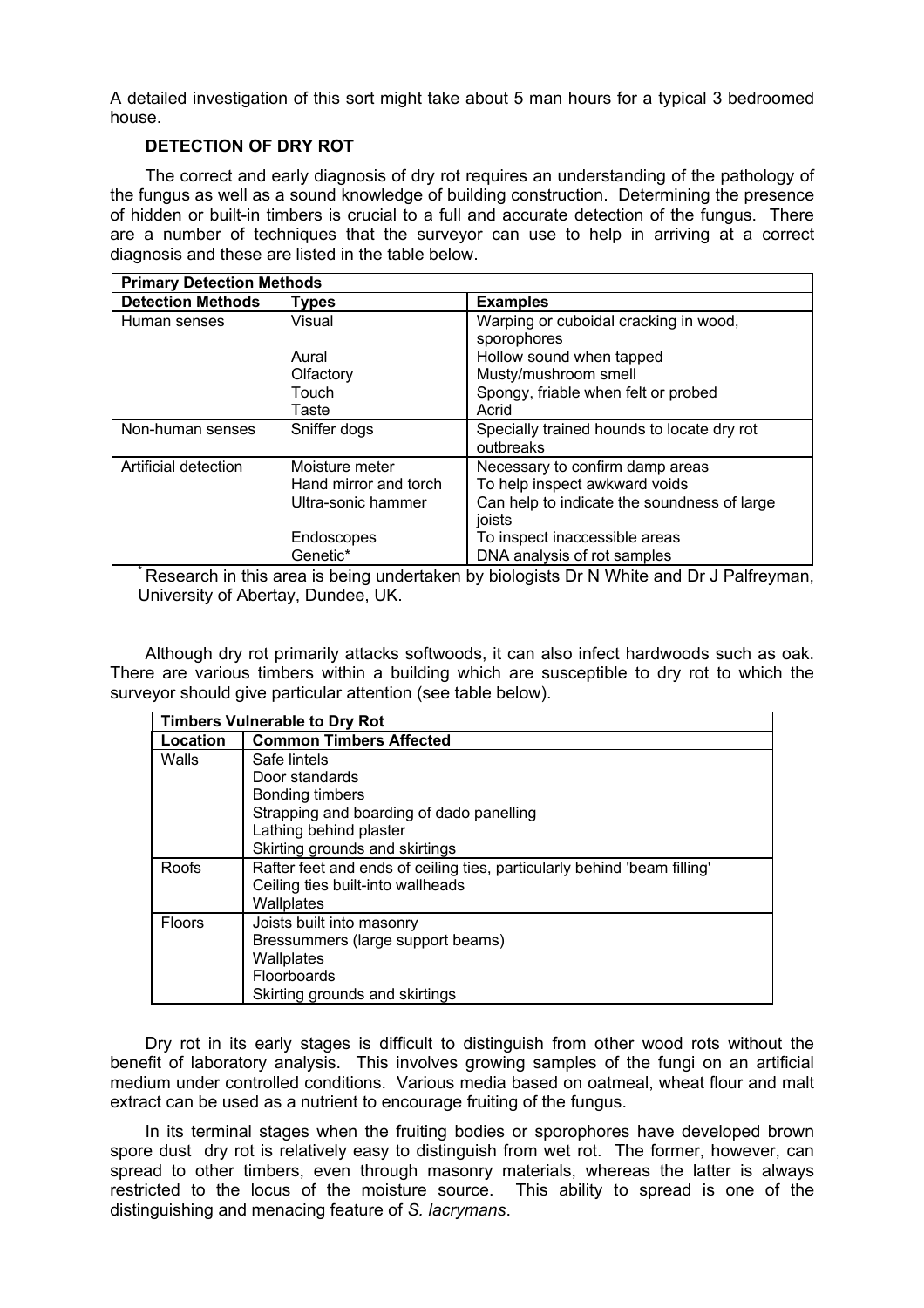Other techniques used included microscopy, laboratory culture and identification of fungi and insects, hot wire anemometry and electronic RH measurement (see Figure 2). More exotic techniques may sometimes be useful such as pheromone insect traps, infra-red thermography, short wave radar, automatic weather stations, ultrasonic detection of timber boring insects, and total building monitoring using specialist data loggers. It is important to remember that any technique must be carefully justified because the value of the information from techniques not routinely used or properly calibrated can be very limited.

Ecological Factors Influencing Biodeterioration

When considering any form of biodeterioration, there are three factors of concern: the material, the environment and the organism. Ecology as an aspect of science is usually confined to a very close analysis of the interaction of organisms with one another and with their environment. The environment in which any organism lives will contribute physical, chemical and biological factors which will have a bearing on the settlement, growth and development of an organism.

Figure 2. Dr Jagjit Singh using hammer probe to measure deep moisture content of timber.

Chemical Control of Biodeterioration

A great variety of toxic chemicals are available on the market for use as wood preservatives. The ideal wood preservative should possess the following characteristics:

1. A high toxicity towards wood-destroying organisms.

- 2. Permanency in treated wood, that is low volatility and a high resistance to leaching.
- 3. Ability to penetrate deeply into the wood.
- 4. Non-corrosive to metals and non-injurious to the wood itself.
- 5. Reasonably safe to handle and without injurious effects on operatives and occupants.

Wood preservatives are regulated in the United Kingdom under the Control of Pesticides Regulations 1986.

# **REMEDIAL TREATMENT**

# **Remedial Treatment of Dry Rot**

- Establish the size and significance of the attack. In particular if structural timbers are affected, carry out or arrange for a full structural survey to determine whether structural repairs are necessary and, if they are, take appropriate steps to secure structural integrity.
- Locate and eliminate sources of moisture.
- Promote rapid drying of the structure.
- Remove all rotted wood cutting away approximately 300-450 mm beyond the last indications of the fungus.
- Prevent further spread of the fungus within brickwork and plaster by using preservatives.
- Use preservative-treated replacement timbers.
- Treat remaining sound timbers which are at risk with preservative (minimum two full brush coats).
- Introduce support measures (such as ventilation pathways between sound timber and wet brickwork, or, where ventilation is not possible, provide a barrier such as a damp proof membrane or joist hangers between timber and wet brickwork).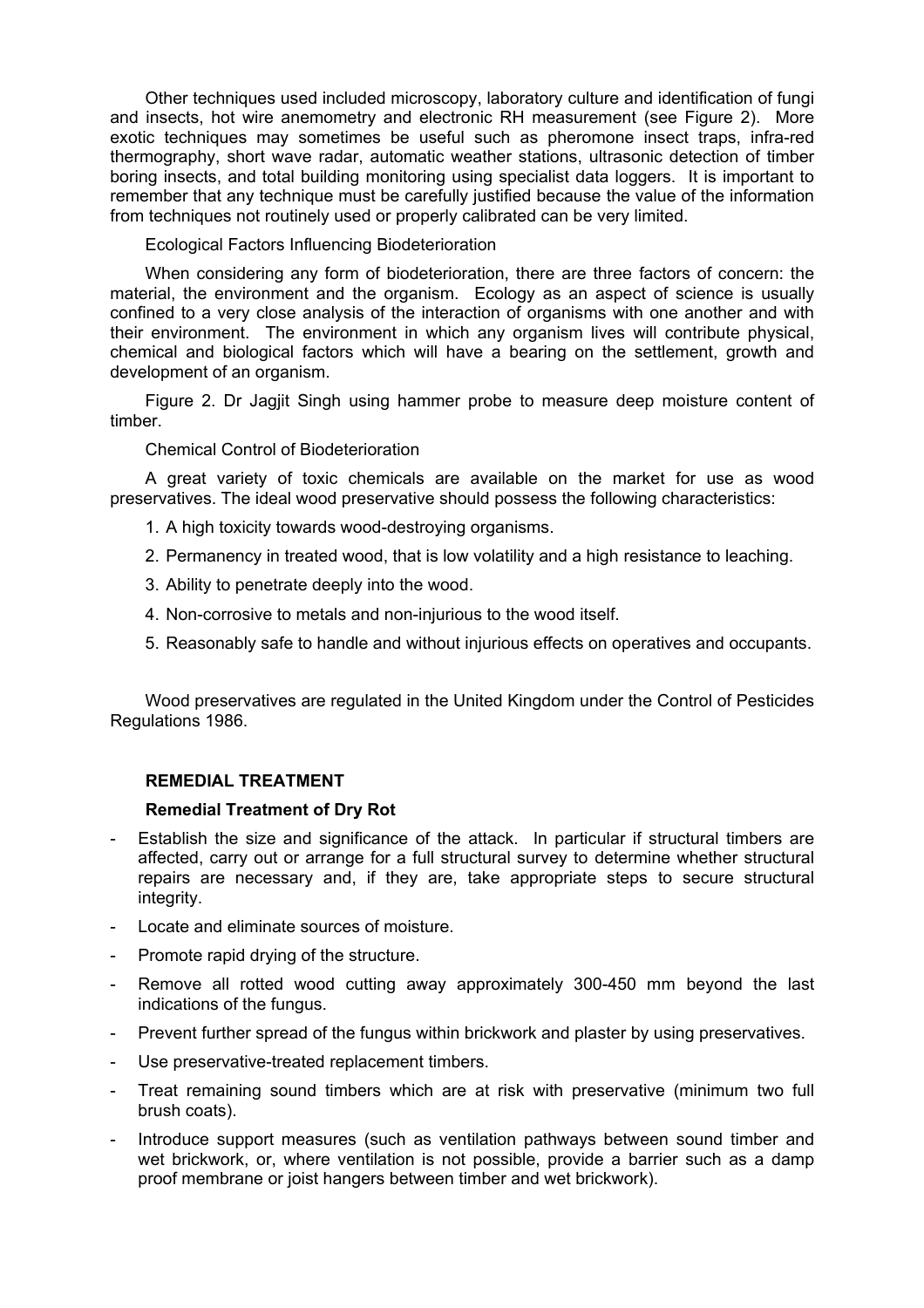- Do not retain dry rot infected timber without seeking expert advice. There is always some risk in retaining infected wood which can be minimised by preservative treatment and subsequent reinspection.

### **Biological Control of Biodeterioration**

Microbial interactions and biological control methods have received much attention during recent years as an alternative to existing chemical control methods, which cause extensive environmental degradation. pose potential hazards to wildlife and are of grave concern to public health authorities. Biological control involves the use of one biological agent to suppress another. There are many successful examples of the biological control of wood decay fungi, for instance use of *Trichoderma* spp against various wood-rotting fungi such as *Polyporus adustus, Polystictus hirsutus, P. versicolor, Stereum purpureum;* and *Scytalidium lignicola* against *Lentinus lepideus.* It has been demonstrated that pure cultures of *Bacillus subtilis* inhibit the growth of various wood-staining fungi such as *Alternaria tenuis, Trichoderma reesei* and *Aureobasidium pullulans in vitro*. The role of immunising commensal fungi both as preventive and curative treatments in reducing the incidence of *Lentinus lepideus* has been described.

In view of these concepts, the prevention of biodeterioration may be achieved by biological control methods. This involves placing a microorganism into a material which does not affect the properties but which successfully prevents invasion by species capable of damage.

### **Environmental Control of Biodeterioration [23, 24, 25, 26, 27, 28]**

When considering the prevention of any form of biodeterioration, there are three factors which can be taken into account: the material, the environment and the organism. The removal or alteration of any one of these can prevent the growth of decay organisms.

The control of the environment of a susceptible material, instead of the application of biocides, is the oldest and still the most widely used method of preventing biological deterioration. Traditionally, the control of physical conditions has been by far the most important method of preventing biodeterioration. For example, in the use of timber in construction the object has been to prevent its moisture content rising to levels at which wood rotting fungi can thrive.

The basic principle in the control of fungal growth is to render the micro-environment in or around the material in buildings as hostile as possible to the settlement, germination and spread of microorganisms. This can be achieved in various ways:

- a) To prevent or limit biological agents' growth and proliferation by means of toxic chemicals.
- b) To ensure that the material to be protected is kept, or keeps itself, in such physical condition that growth of biological agents is severely limited or prevented entirely.

The second approach will be discussed in more detail as traditionally, the control of physical conditions has been the most important method of preventing biodeterioration. The application of the general principles of the control of physical conditions and the reactions of microorganisms to these conditions often results in the most effective and economical prevention of deterioration.

#### **The Greener Approach**

Environmental control relies on controlling the cause of the problem by controlling the environment [30, 31, 32, 33, 34, 35, 36, 37, 38, 39] (see Figure 3):

- Locate and eliminate sources of moisture.
- Promote rapid drying.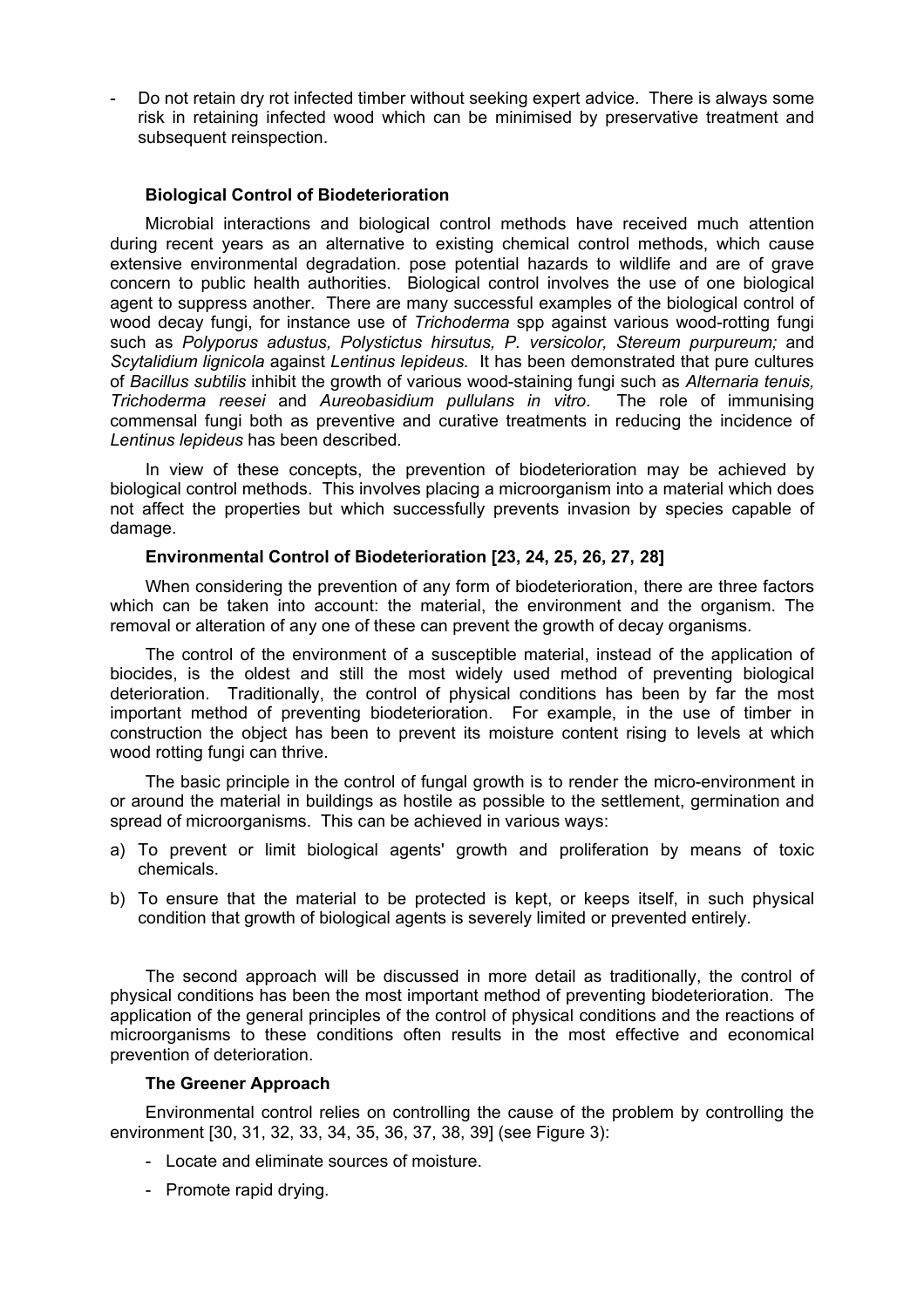- Determine the full extent of the outbreak.
- Remove the rotten wood.
- Determine structural strength of timber and fabric construction.
- Institute good building practice: ventilation;

- damp proof membrane;

- isolation.

The environmental control is complex and requires a multi-disciplinary team of scientists, engineers, surveyors and computing skills.

#### **The Green Approach Standards**

In cases of actual or suspected problems of wood rot or wood boring insects in buildings, the following standards should be met by any remedial works:

- a) Investigation should be carried out by an independent specialist consultant, architect or surveyor to establish the cause and extent of the damp and timber decay including the potential risk to the health of occupants before specification or remedial work. This investigation should include:
	- i) The inspection of all accessible timbers to determine whether they are subject to, or at risk from, fungal decay or insect attack.
	- ii) The determination as to whether any wood rotting fungi or wood decaying insects found are active and whether their activity is significant in each particular case.
- b) Specification of remedial work should be prepared by an independent consultant as in a)(i) and (ii). Such specification should provide for:
	- i) The maximum conservation of materials.
	- ii) The future health of the building and its occupants.
	- iii) The minimal use of new materials.
	- iv) The avoidance of chemical pesticide use where possible.
	- v) The use of materials and techniques with minimum adverse environmental impact.
	- vi) The minimum cost of the whole project including the costs of the proposed works, the disturbance of occupancy, future maintenance costs, and the cost of safe disposal of all waste materials.
- c) Remedial building works should be carried out as specified above to control the timber decay, to prevent further decay and to correct any significant building defects resulting in conditions of high moisture content or poor ventilation of timber. These should provide for:
	- i) The reduction of the sub-surface moisture content of all timber below 16-18%.
	- ii) The isolation of timber from contact with damp masonry by air space or damp proof membrane.
	- iii) The provision of free air movement around timber in walls, roofs and suspended floors.
	- iv) Humidities in voids not exceeding an average relative humidity of 65%.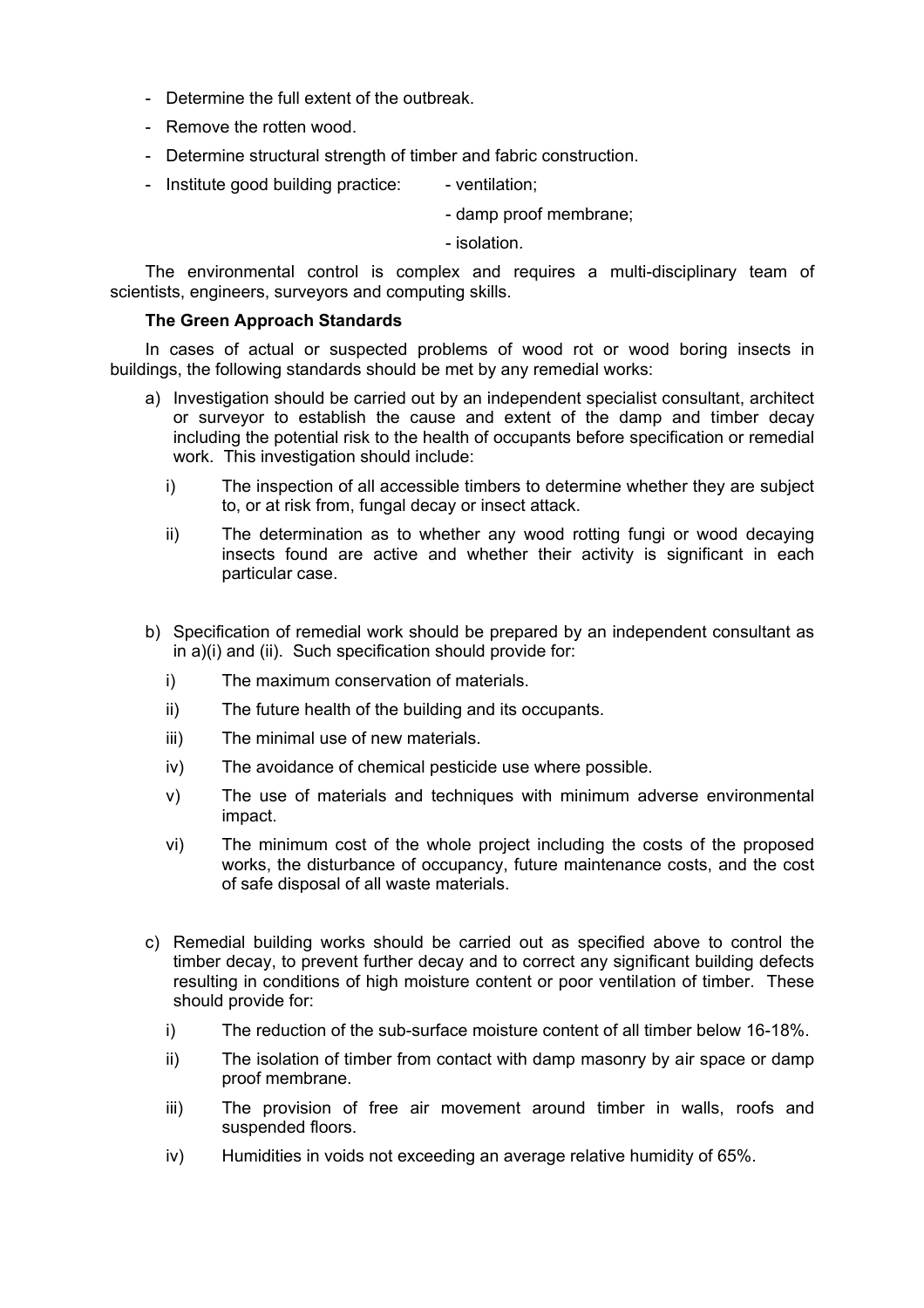- v) The removal of active fungal material and any timber affected to the extent that its function is compromised or adjacent structures put at risk, in the case of insect infestation, measures to avoid contamination.
- vi) The prevention of, or protection of timber from, sources of water likely to cause wetting such as overflowing gutters, leaking plumbing, condensation and rising or penetrating damp.
- vii) The removal of all builders' rubbish from voids and cavities and vacuum cleaning to remove dust.
- d) The use of chemical pesticides should be avoided wherever possible. Where their use is essential the following requirements should be observed:
	- i) The minimum use of fungicides consistent with the probability of reinfestation in the light of c)  $(i)$  -  $(vii)$ .
	- ii) The limitation of insecticidal treatment to the locations of significant active insect attack in the light of c) (i) -(vii).
	- iii) Specific agents to be used on specific organisms only. 'Combined', 'general' or 'precautionary' treatments are not to be used.
	- iv) Fungicides and insecticides must be currently fully approved under the Control of Pesticides Regulations 1986. Pesticides with special dispensation or licence as of right are not to be used. As a guide products with serial numbers greater than 3000 have gone through the full HSE approval procedure.
	- v) Pesticides should be applied in accordance with the manufacturer's instructions and within any regulations, codes of practice guidelines or recommendations currently recommended by the BWPA, HSE, NCC or other competent authority.
	- vi) The contractor applying the pesticide must certify that the treatment will not damage the health of the occupants and of the structure or wildlife in and around it.
	- vii) The contractor must certify that the disposal of surplus pesticide, pesticide containers and treated waste materials is safe, non-polluting, and in accordance with all current central or local government regulations and guidelines.

#### **Environmental Monitoring [40, 41]**

Environmental monitoring includes the data logging of temperature, humidity, moisture content and other parameters in building materials, including internal and external environmental conditions, using on-site sensors and an automatic weather station. These systems are as follows.

**Remote Sensing of Moisture Content in Timber:** The remote sensing of moisture content in timber and monitoring the drying of buildings provide simple and economical methods of avoiding serious timber decay. These systems accurately determine the source and distribution of moisture within the building fabric, and detect water penetration in critical areas or monitor drying following building failure, fire of flood. Data from these investigations is used to determine a policy and control the drying out of the building fabric to reduce the risk of future decay after refurbishment.

**Remote Sensing of Moisture Content in Masonry:** Remote sensing systems can be installed in the damp masonry or area likely to be at risk from water penetration and the data obtained can be used to determine the state of drying down and to take profiles of moisture across a thick wall which may take many months to dry out. Permanently installed systems can act as a warning for future water penetration.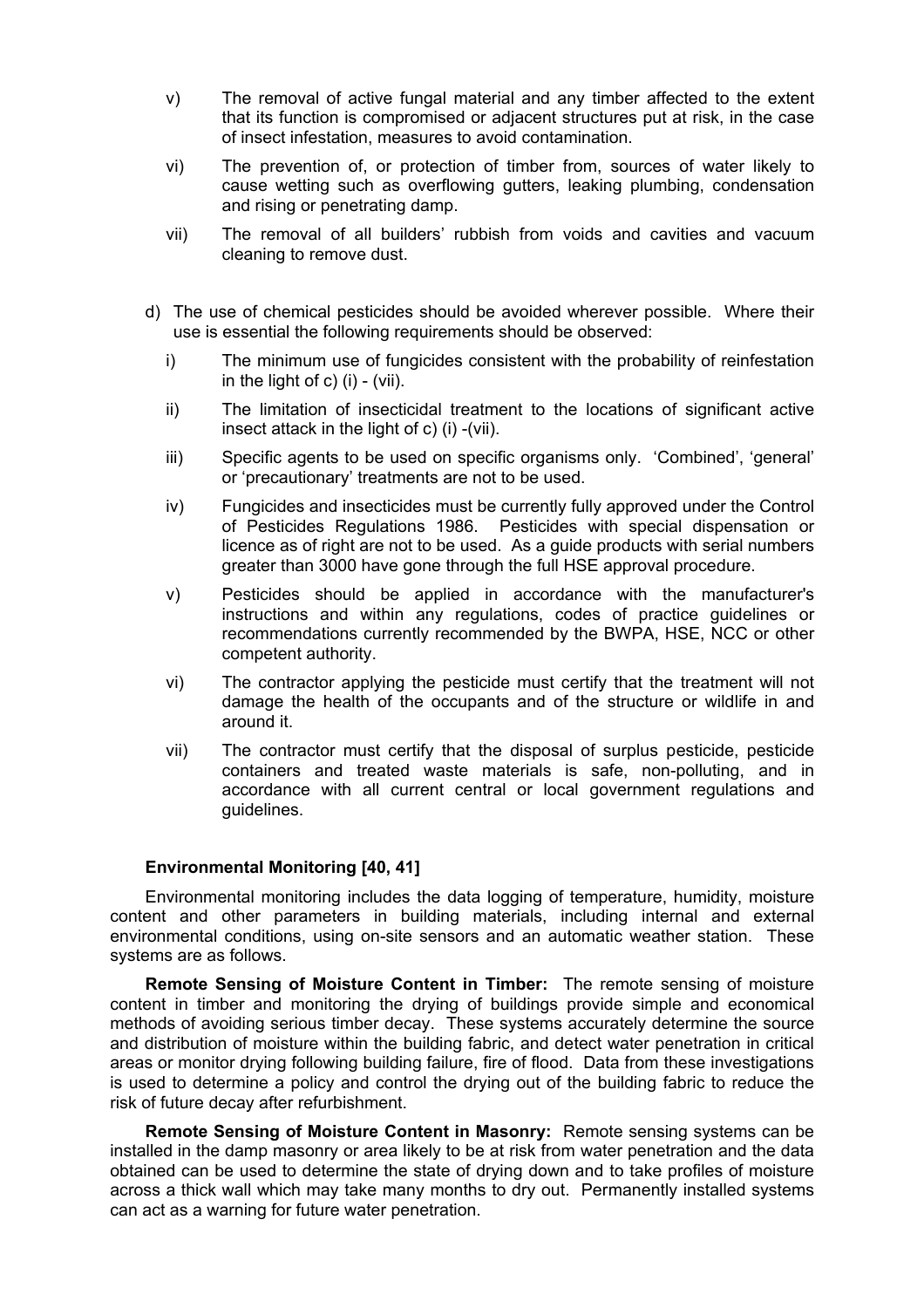These systems can be simple or complex and are tailor-made to suit a particular building. In complex remote sensing systems, the resulting data can be transferred to the computer or via a model to a central building management system.

# **3. REFERENCES**

- [1] Singh J: New advances in identification of fungal damage in buildings. The Mycologist 1991: 5(3);139-140.
- [2] Singh J: Building Mycology, Management of Health and Decay in Buildings. London, E & FN Spon, 1994.
- [3] Singh J: Impact of indoor air pollution on health, comfort and productivity of the occupants. Aerobiologia 1996:12;121-127.
- [4] Douglas J, Singh J: Investigating dry rot in buildings. Building Res Information 1995: 23(6);345-352.
- [5] Singh J, White N: Timber decay in buildings research, remedies and reform; in Proc of Reconstruction and Conservation of Historical Wood Symposium, TU Zvolen, 1995.
- [6] Singh J: The biology and ecological control of timber decay organisms in historic buildings; in STREMA 93, 16-18 June 1993, Bath. Structural Repair and Maintenance of Historic Buildings III, 311-327. Computational Mechanics Publications.
- [7] Bagchee K: *Merulius lacrymans* (Wulf) Fr. in India. Sydowia 1954:8;80-85.
- [8] Singh J, Bech-Andersen J, Elborne, SA, Singh S, Walker B, Goldie, F: The search for wild dry rot fungus (*Serpula lacrymans*) in the Himalayas. The Mycologist 1993:7(3);124-130.
- [9] On the trail of dry rot $\square$ s grandpa, The Daily Telegraph, 9 November 1992.
- [10] Singh J, White N: The search for a Himalayan link to a dry rot cure in buildings. Building Res Information 1995:23(4);216-220.
- [11] White N, Singh J, Singh S, Walker B, Palfreyman J: Searching for answers at the roof of the world. Buildings and Facilities Management for the Public Sector. March 1995: 14-16.
- [12] White N, Singh J: Himalayan origin of dry rot: comparative ecology in domestic and wild environments; in Proc of Environmental Preservation of Timber in Buildings Conference, Dublin, 1995.
- [13] Singh J: Structural failures of timber in buildings; their causes, non-destructive inspection, monitoring and environmental control; in Drdacky M (ed): Lessons from Structural Failures, Prague, 1993. vol. 3, pp 45-59.
- [14] On the trail of a dry rot cure, The Daily Telegraph, 1 September 1993.
- [15] Bech-Andersen J, Elborne SA, Goldie F, Singh J, Singh S, Walker B: The true dry rot fungus (*Serpula lacrymans*) found in the wild in the forests of the Himalayas. Document no: IRG/WP/93 – 10002, 1993.
- [16] White NA, Low GA, Singh J, Staines H, Palfreyman J: Isolation and environmental study of  $\Box$ wild  $\Box$  *Serpula lacrymans* and *Serpula himantioides* from the Himalayan Forests. Mycol. Res. 101(5); 580-584.
- [17] Bech-Andersen J, Elborne SA, Goldie F, Singh J, Singh S, Walker B, Egte Hussvamp *(Serpula lacrymans)* fundet vidtvoksende i Himalayas skove, Svample 1993:27;17-29.
- [18] Findlay WPK: Fungi, folklore, fiction and fact. The Richmond Publishing Company Ltd, Surrey, 1982.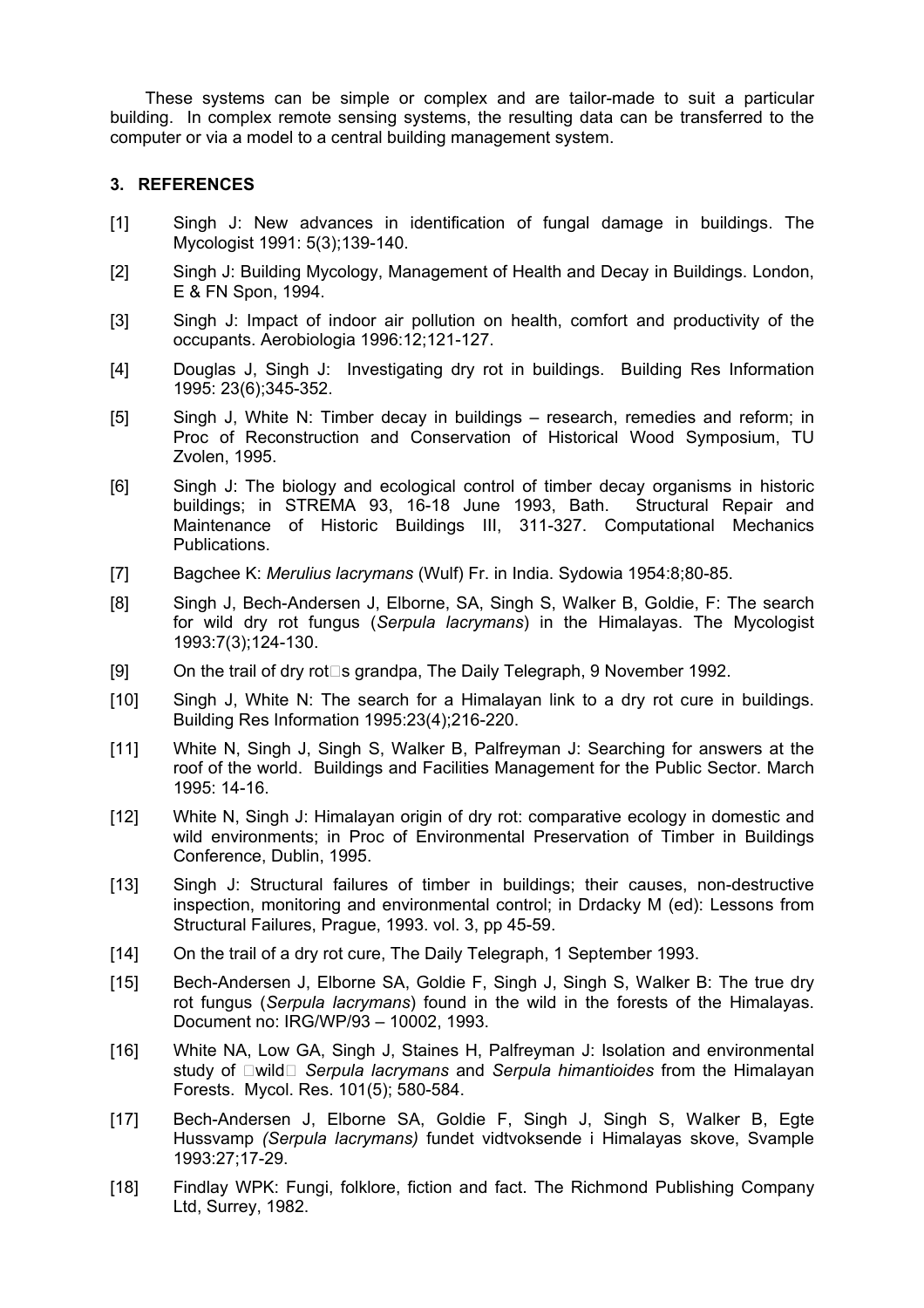- [19] Palfreyman J, White N, Singh J: in Singh J, Aneja, KR (eds) From Ethnomycology to Fungal Biotechnology, New York, Plenum Publishing Company.
- [20] Singh J, White N: Timber decay in buildings: pathology and control. Journal of Performance of Constructed Facilities, Feb 1997: 3-12.
- [21] Singh J, White NA: Dry rot and building decay: a greener approach. Construction Repair Mar/Apr 1995: 28-32.
- [22] Singh J: Environmental monitoring and control. Building Conservation Directory, 1996: 118-119.
- [23] Singh J: Renovation a thoughtful and multi-disciplinary approach. Construction Repair, May/June 1996: 40-42.
- [24] Singh J: Stop the rot. Health & Safety at Work, Aug 1995:14-16.
- [25] Singh J, Nuss I: Environmental preservation of timber in buildings a pragmatic approach, in Proc of Environmental Preservation of Timber in Buildings Conference, Dublin, 1995.
- [26] Singh J, Rescuing a castle in distress. Buildings & Facilities Management for the Public Sector, Aug 1994:17-24.
- [27] Singh J: Environmental conservation of medieval Telc Heritage Castle, Czech Republic. Building Res Information 1994: 22(4); 222-227.
- [28] Singh J: Protecting our common heritage. Buildings & Facilities Management for the Public Sector, Dec 1994:16-17.
- [29] Singh J: Buildings and Health: An overview, in Proc of Environmental Preservation of Timber in Buildings Conference, 1995.
- [30] Singh J: Biodeterioration of building materials; in Garg KL, Garg N, Mukerji KG (eds): Recent Advances in Biodeterioration and Biodegradation, 1994, vol I, pp 399-427.
- [31] Lloyd H, Singh J: Inspection, monitoring and environmental control of timber decay; in Singh J (ed): Building Mycology, Management of Health and Decay in Buildings, London, E & F N Spon, 1994.
- [32] Hutton TC, Lloyd H, Singh J: The environmental control of timber decay. Building for a Future 1991; vol 1, no. 4: 16-22.
- [33] Hutton TC, Lloyd H, Singh J: The environmental control of timber decay. Structural Survey, 1991; vol 10, no. 1: 5-21.
- [34] Singh J: Non-destructive investigation. Building Research & Information 1991; vol 19, no.1: 20.
- [35] Singh J: Non-destructive inspection of the building fabric; in Bahns T (ed): Building Pathology '90. Proc  $2^{nd}$  Int Conf on Building Pathology, Cambridge, Hutton  $\frac{3}{4}$ Rostron 1990, pp 215-216.
- [36] Singh J: The ecology and environmental control of timber decay in buildings. Construction Repair 1989; 3(3): 26-30.
- [37] Singh J: Environmental control of timber decay in buildings, in Bahns T, Hutton T, Mayhew L, Mills T (eds): Building Pathology '89. Proc 1<sup>st</sup> Int Conf on Building Pathology, Oxford, Hutton + Rostron, pp 108-121.
- [38] Dobson JR, Singh J: Stopping the rot: Controlling timber decay in buildings without using pesticides. Pesticide News, The Journal of Pesticide Trust 1993; 20: 6-8.
- [39] Dobson J, Power J, Singh J, Watkinson SC: The effectiveness of 2-aminoisobutyric acid as a translocatable fungistatic agent for the remedial treatment of dry rot caused by *Serpula lacrymans* in buildings. Int Biodeterioration and Biodegradation 1993; 31: 129-141.